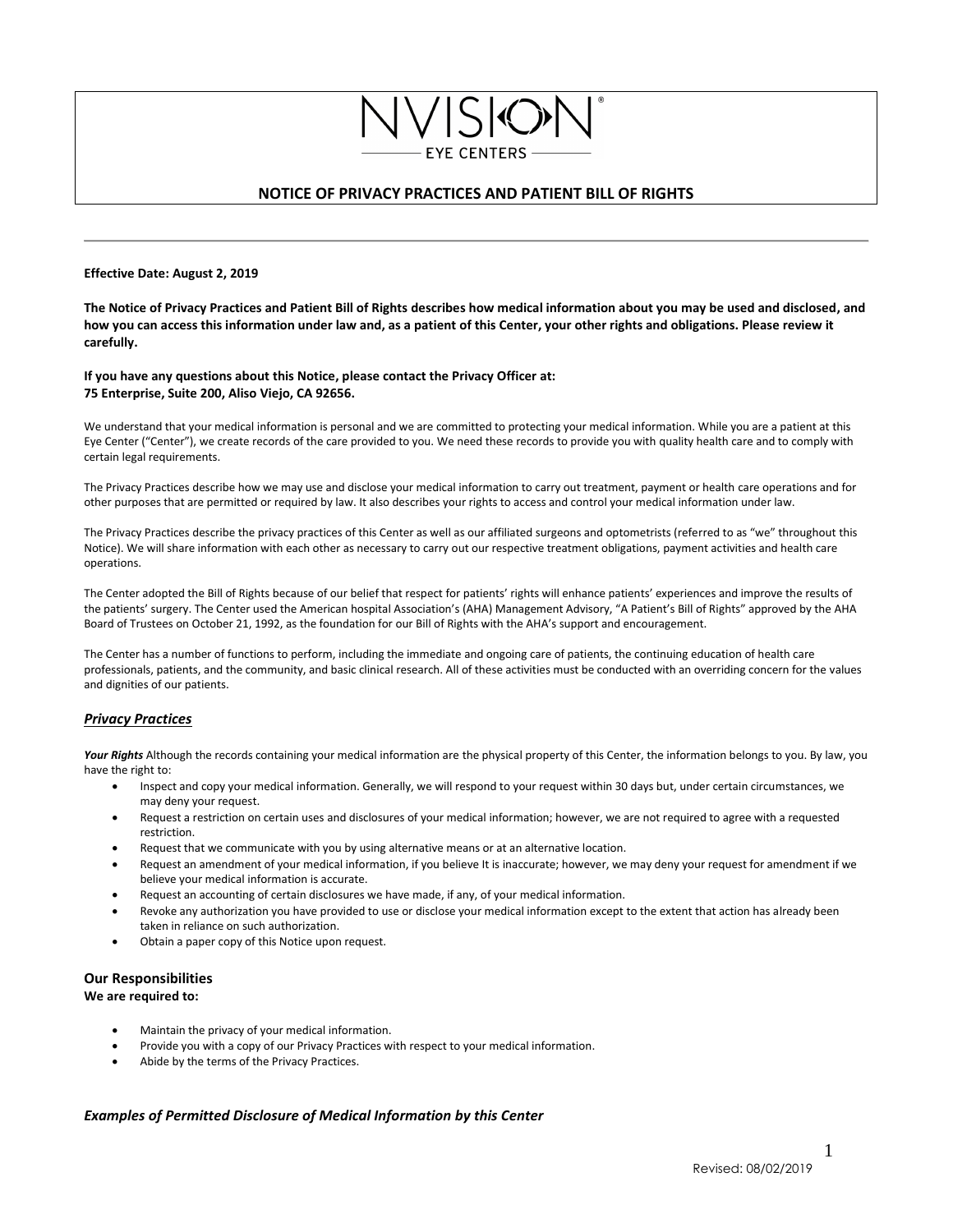The following are examples of the types of uses and disclosures of your medical information that are permitted (these examples are not meant to be exhaustive).

**Treatment.** We may use and disclose your medical information to provide, coordinate, or manage your health care and related services. For example, we may disclose your medical information to the doctors and technicians that care for you while you are undergoing surgery or an optometrist that cares for you after surgery to ensure that they have the necessary information to treat you.

**Payment.** Your medical information may be disclosed, as needed, to obtain payment from your insurance company or other person responsible for payment for your health care services. For example, we may disclose your medical information to an insurance company so that it can determine your eligibility or coverage for insurance benefits.

**Health Care Operations.**We may use or disclose your medical information for our internal operations, which include activities necessary to operate this Center and provide our patients with high quality patient care. For example, we may use your medical information for quality improvement purposes to evaluate the care provided to you. We may also use a sign-in sheet at the reception desk asking for your name or call you by name in the waiting area. We may use your medical information to contact your to remind you of appointments, tell you about or recommend possible treatment options or alternatives that may be of interest to you, or inform you about other health related benefits and services that may be of interest to you.

### *Other Permitted Uses and Disclosures*

- Unless you object, our staff and the optometrist and surgeons caring for you may disclose your medical information to a family member, relative, close personal friend, or other person that you identify.
- Unless you object, our staff or the optometrist and surgeons caring for you may disclose your name, treatment date, and contact information to a local, partnering optometrist who may prompt you with an annual appointment reminder to facilitate follow up care.
- We may be required by law to disclose your medical information.
- We will make your medical information available to you, the Secretary of the Department of Health and Human Services, and as otherwise required by Federal and State law.
- We may disclose your medical information to a public health agency to help prevent or control disease, injury or disability. This may include disclosing your medical information to report certain diseases, death, abuse, neglect or domestic violence or reporting information to the Food and Drug Administration, if you experience an adverse reaction from any of the drugs, supplies or equipment that we use.
- We may disclose your medical information to government agencies so they can monitor, investigate, inspect, discipline or license those who work in the health care system or for government benefit programs.
- We may disclose your medical information as authorized by law to comply with workers' compensation laws.
- We may disclose your medical information in the course of a judicial or administrative proceeding, in response to an order of a court or administrative tribunal (to the extent such disclosure is expressly authorized), and in response to a subpoena, discovery request, or other lawful process.
- We may disclose your medical information to law enforcement officials to report or prevent a crime, locate or identify a suspect, fugitive or material witness or assist a victim of a crime.
- We may use or disclose your medical information for research purposes when the research received approval of an institutional review board that has reviewed the research proposal and established protocols to ensure the privacy of your medical information.
- If you are a member if the armed forces, we may disclose your medical information as required by military command authorities or to evaluate your eligibility for veteran's benefits, for conducting national security and intelligence activities, including providing protective services to the President or other persons provided protective services under Federal law.
- We may disclose your medical information to coroners, medical examiners and funeral directors so that they can carry out their duties or for purposes of identification or determining cause of death.
- We may disclose your medical information to people involved with obtaining, storing or transporting organs, eyes, or tissue of cadavers for donation purposes.
- We may share your medical information with third party "business associates" that perform various services for us. For example, we may disclose your medical information to third parties to provide billing or copying services. To protect your medical information, however, we require our business associates to safeguard your medical information.

#### *Authorization Required*

**Authorization.** For services and disclosures of your medical information beyond the uses and disclosures described in the Privacy Practices or as authorized or required by law, we are required to obtain your written authorization. You may revoke an authorization in writing at any time to stop future use or disclosures by us with certain limited exceptions.

## *Bill of Rights*

### Your Rights and Our Responsibilities

You have a right to:

- Considerate and respectful care.
- Obtain your health care professionals and other direct providers of patient care services relevant, current, and understandable information concerning diagnosis, treatment, and prognosis.
- Know the identity of your care professionals, and others involved in their care and their credentials, as well as when those care providers are students, residents, or other trainees.
- Know the immediate and long-term financial implications of treatment choices, if known.
- Make decisions about the plan of care prior to and during the course of treatment.